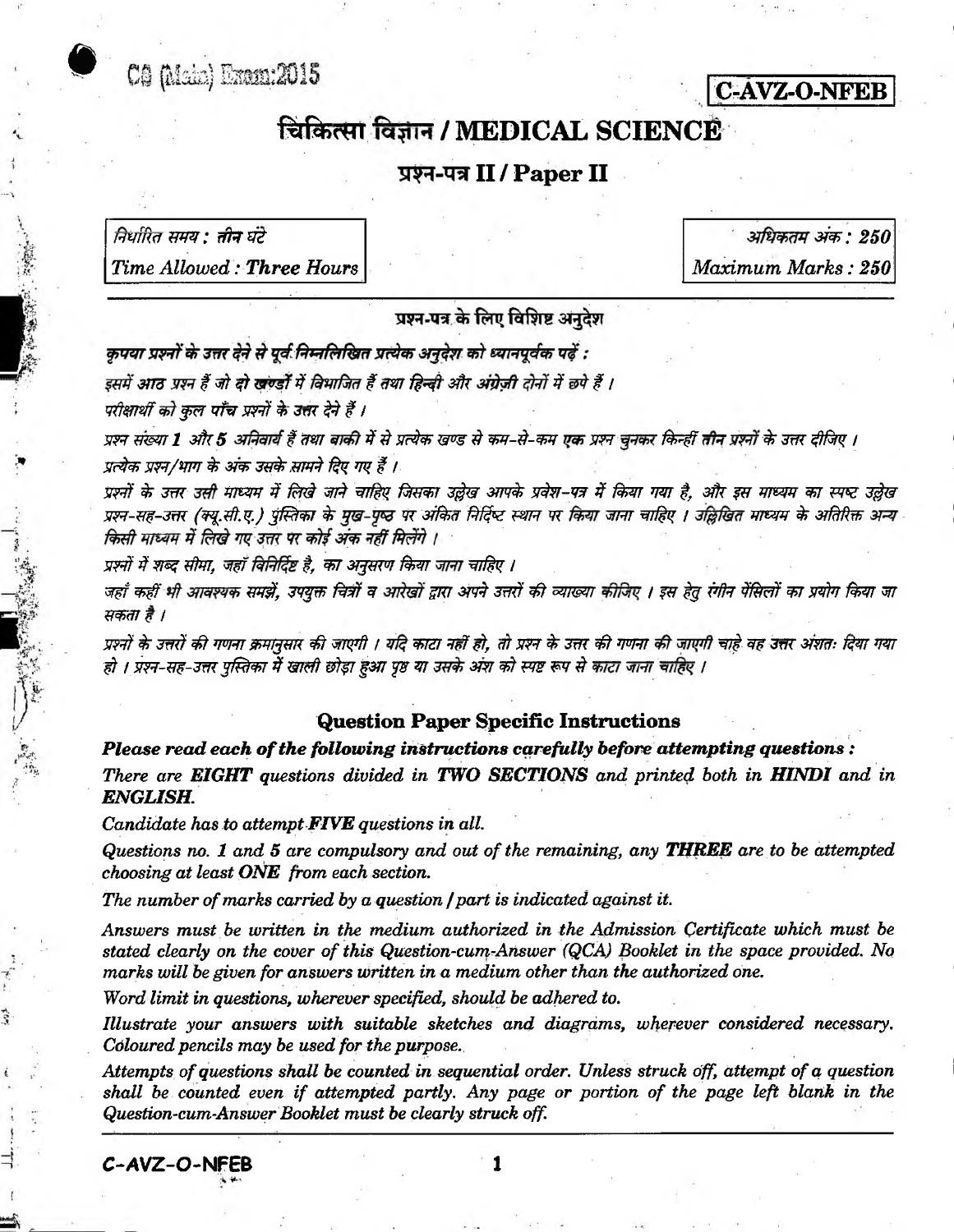### *A*

#### **SECTION A**

**Q1.** (a) भारत आए एक 40-वर्षीय अनिवासी भारतीय को भारत में हवाई जहाज़ से उतरने के एक सप्ताह बांद तीव्र, आकस्मिक श्वसनाभाव (सांस फुलना) हो जाता है । वह यू.एस.ए. का <u>निवासी है<sup>:</sup> और उसको इसके पूर्व कभी श्वसनाभाव का कोई इतिहास नहीं रहा ।</u>

(i) विभेदक निदान की सूची तैयार कीजिए।

**(ii)**

<sup>71</sup> **A 40-year-old Non-Resident Indian visiting India develops acute, sudden breathlessness one week after landing in India. A resident of USA, he has no such previous history of breathlessness.**

- **(i) List the differential diagnosis.**
- **(ii) How would you investigate this patient ?** *3+7=10*

**#**

**17, j'lt.**

**#il #** ,

*t.: % fi X* \*F-

**I**

- (b) 1.5 कि.ग्रा. भार के एक नवजात शिशु को जीवन के पहले ही दिन श्वसन-संकट पैदा हो **जाता है** ।
	- (i) विभेदक निदान की सूची प्रस्तुत कीजिए ।
	- (ii) आप इस शिश का आकलन किस प्रकार करेंगे ?
	- (iii) आप नवजात में श्वसन-संकट दर्शाने वाली सर्वाधिक आम दशा का किस प्रकार प्रबंधन करेंगे ?

**A newborn baby weighing 1\*5 kg develops respiratory distress on the first day of life.**

- **(i) List the differential diagnosis.**
- **(ii) How would you assess this baby ?**
- **(iii) How would you manage the most common condition manifesting with respiratory distress in the newborn ?** *2+4+4=10*
- (c) एक अलाक्षणिक 30-वर्षीय व्यापार-प्रशासक, परीक्षण पर हेपैटाइटिस-बी सरफेस ऐंटिजन के **IGU धनात्मक पाया गया है।** 
	- <u>(i)</u> आप इस व्यक्ति का इसके आगे किस प्रकार अन्वेषण (जाँच) करेंगे ?
	- (ii) प्रबंधन के लिए आप क्या कदम उठाएँगे ?

**A 30-year-old business executive, who is asymptomatic, has been tested positive for Hepatitis-B surface antigen.**

**(i) How ^ould you further investigate this individual ?**

**(ii) What steps would you take for the management ?** *5+5-10*

**C-AVZ-O-NPEB**

2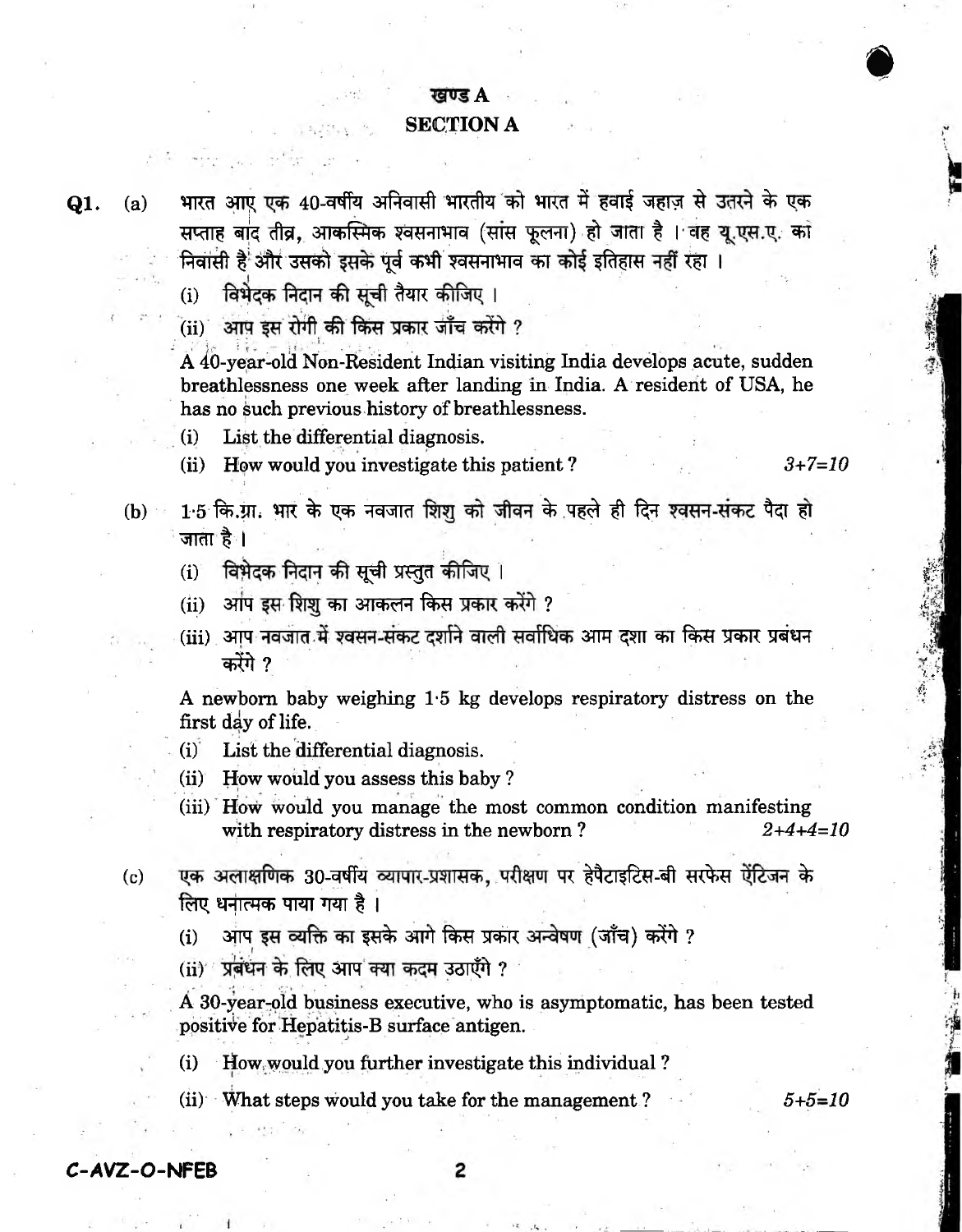- 
- (d) (i) "शिशु मृत्यु-दर (आई.एम.आर.)" की परिभाषा दीजिए ।
	- **(ii) \*TRW 3 3nf .tt>T.3TR. % Jig® ^BR®ff ^ ^ «HT5tT |**
	- (iii) वे कौन-से महत्त्वपूर्ण कदम हैं जो भारत में आई.एम.आर. को नीचे ला सकते हैं ?
	- **(i) Define "Infant Mortality Rate (IMR)".**
	- (ii) List the major causes of IMR in India.
	- **(iii) What are the key steps that can bring down the IMR in India ?** *2+4+4=10*
- 
- (e) एक 25-वर्षीय अविवाहित नारी, स्तन, पीठ, बाजुओं और टाँगों पर पिछले दो साल से अलग-अलग आकारों की अलक्षणी विवर्णक (डीपिग्मेंटेड) चितियों के साथ आती है।
	- (i) विभेदक निदानों की सची बनाइए ।
	- (ii) आप इस रोगी का अन्वेषण (जाँच) किस प्रकार करेंगे ?
	- (iii) दत्त लाक्षणिकी (सिम्प्टोमेटौलोजी) के साथ प्रकट होने वाली सर्वाधिक सामान्य दशा का आप किस प्रकार इलाज करेंगे ?

**A 25-year-old unmarried female presents with asymptomatic depigmented macules of varying sizes over the breast, back, arms and legs for the last two years.**

- **(i) List the differential diagnosis.**
- **(ii) How would you investigate this patient ?**
- **(iii)' How would you treat the most common condition manifesting with the given symptomatology ?** *2+4+4=10*
- 

**Q2.** (a) एक 60-वर्षीय सज्जन, ऐनीमिया, एच.बी. 6.8 ग्राम/डी एल, के साथ उपस्थित होते हैं । कमज़ोरी के अतिरिक्त कोई स्थानिक रोग-निर्धारण लक्षण या चिह्न नहीं हैं । 8 वर्ष पहले उसका हृदपेशी इन्फार्कशन का निदान किया गया था और तब से वह ऐटोर्वास्टेटिन और **निम्न-डोज़ ऐस्पिरिन पर अलाक्षणिक बना रहा है**।

- $(i)$  इस रोगी में ऐनीमिया का संभाव्य कारण क्या है ?
- (ii) उसके प्रबंधन में कौन-सी प्रयोगशाला जाँच सहायक हैं ?
- (iii) इस दशा के लिए उपयुक्त उपचार क्या है ?

**A 60-year-old gentleman presents with anaemia, Hb 6\*8 gm/dl. Apart from weakness, there are no localizing symptoms or signs. He was diagnosed with myocardial infarction 8 years earlier and remains asymptomatic on atorvastatin and low dose aspirin since the M.I.**

**(i) What is the likely cause for anaemia in this patient ?**

- **(ii) Which laboratory investigations are helpful in his management ?**
- **(iii) What is the appropriate treatment for this condition ?** *3+7+7=17*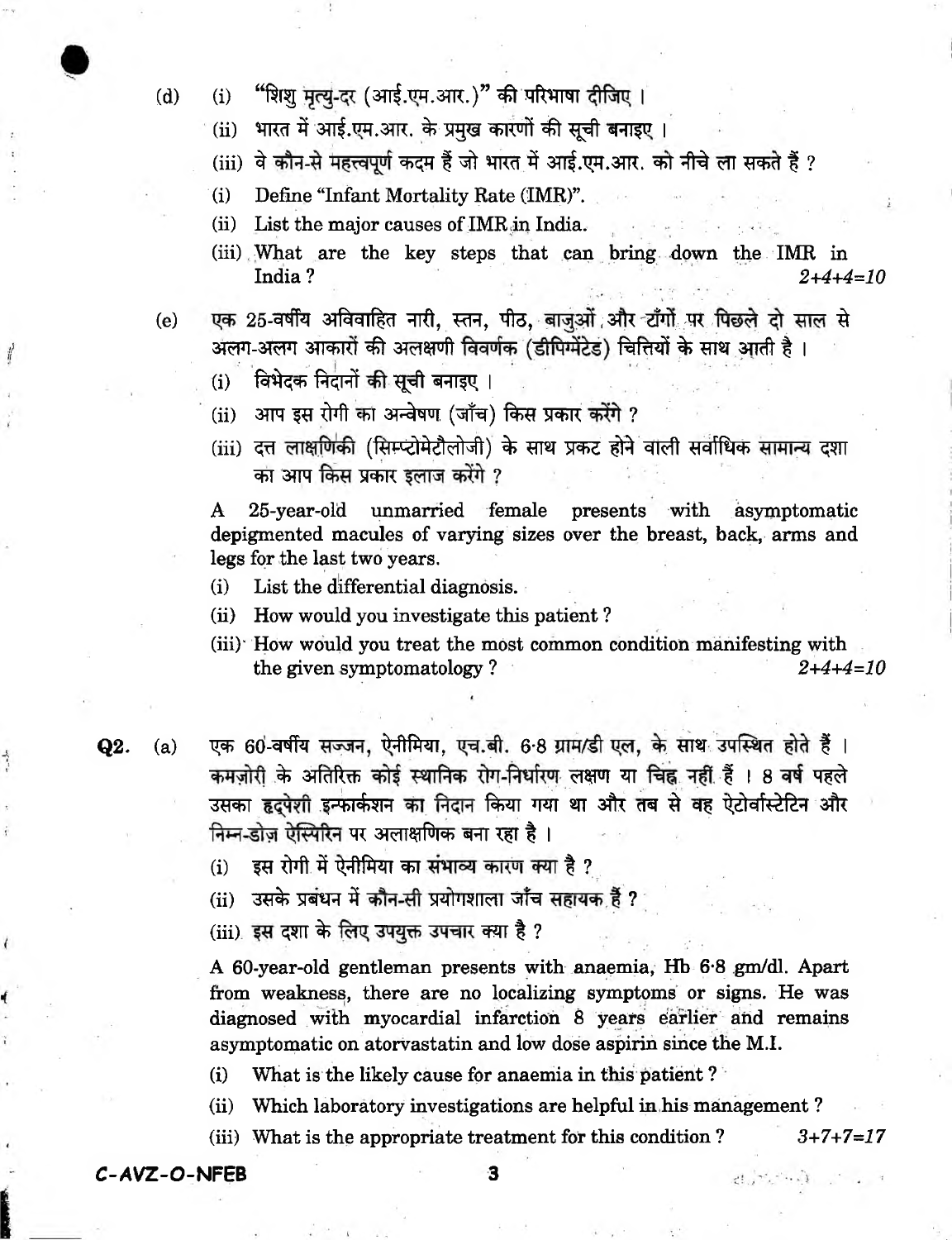(b) एक 10-वर्षीय लड़का छोटी-मोटी चोटों के बाद घुटनों, कोहनी और टखनों की बार-बार होने वाली जोड़ों की सूजन के साथ उपस्थित होता है। उसके मामा के इसी के समान बीमारी थी ।

रोग की प्रकृति और संभव निदान क्या हैं ?  $(i)$ 

(ii) इस रोग की पुष्टि किन जाँचों से की जा सकती है ?

- (iii) इस युवा रोगी का चिकित्सीय प्रबंधन क्या है ?
- (iv) उसकी माता के लिए क्या सलाह है ?

A 10-year-old boy presented with history of recurrent joint swelling of knees, elbows and ankles, following trivial injuries. His maternal uncle had similar illness.

 $(i)$ What is the nature of disease and the likely diagnosis?

 $(ii)$ Which investigations can confirm this disease?

(iii) What is the medical management in this young patient?

(iv) What is the advice for his mother?

 $3+4+7+4=18$ 

एक 45-वर्षीय महिला के चेहरे पर खुजलीकारी, अतिवर्णकित, छिलका-युक्त विक्षतियाँ पैदा हो जाती हैं। ये विक्षतियाँ, पाँच माह पहले हेयर-डाई इस्तेमाल करना शुरू किए जाने के बाद ज़्यादा खराब हो गई हैं।

(i) सर्वाधिक संभव निदान क्या है ?

(ii) यह निदान किस प्रकार पक्का किया जा सकता है ?

(iii) इस महिला को क्या चिकित्सीय सलाह दी जा सकती है ?

A 45-year-old lady develops itchy, hyperpigmented, scaly lesions on face. These lesions become worse after the use of hair dye which she started using five months earlier.

 $(i)$ What is the most likely diagnosis?

- (ii) How can this diagnosis be confirmed?
- (iii) What medical advice can be given to this lady?  $3+5+7=15$

Q3.  $(a)$ 

 $(c)$ 

एक 45-वर्षीय सज्जन रक्तवमन के साथ आपत्काल विभाग में उपस्थित हुएं । परीक्षण के दौरान विशाल प्लीहा-अतिवृद्धि पाई गई।

- 'विशाल प्लीहा-अतिवृद्धि' के पाँच विभेदक निदानों की सूची बनाइए ।  $\bf (i)$
- (ii) इस रोगी में सर्वाधिक संभावित निदान क्या है ?
- (iii) ऊपर वर्णित रोगी में कौन-से अन्वेषण (जाँच) उचित हैं ?
- (iv) आपात स्थिति में इस रोगी के आरंभिक प्रबंधन के कदमों को गिनाइए ।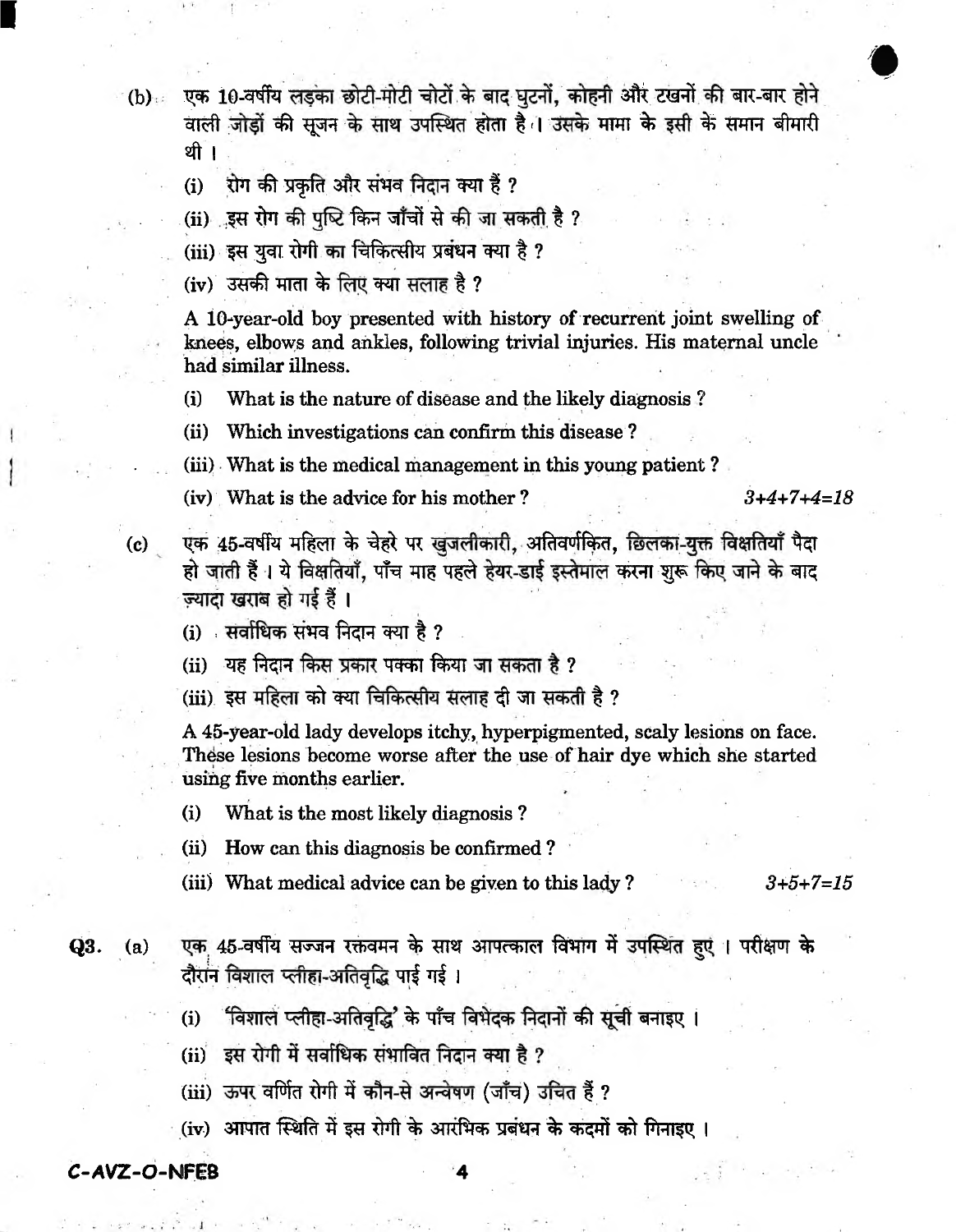**A 45-year-old gentleman presented in emergency With haematemesis. Examination revealed massive splenomegaly.**

- **(i) List five differential diagnosis of'massive splenomegaly'.**
- **(ii) What is the most likely diagnosis in this patient ?**
- **(iii) Which investigations are warranted in the patient described above ?**
- **(iv) Enumerate the steps in the initial management of this patient in emergency.** *5+2+5+6=18*
- (b) एक 11 महीने का शिशु विलंबित स्तन्य मोचन और बार-बार होने वाली अतिसारीय घटनाओं के साथ अस्पताल लाया जाता है । बच्चा भावहीन, वज़न 5-5 कि.ग्रा., अरंजक बाल और **लिम्बस की सूजन (oedema of limbs) के साथ पाया गया।** 
	- $(i)$  सर्वाधिक संभव निदान क्या है ?
	- (ii) 3न नैदानिक आकलन और अन्वेषणों को गिनाइए जो इस शिशू के मामले में मददगार <u>होंगे ।</u>
	- (iii) इस बच्चे के लिए दस अत्यावश्यक कदमों और उपचार की दो प्रावस्थाओं को **I**

**An 11-month-old infant is brought to hospital with delayed weaning and history of recurrent diarrhoeal episodes. The child is apathic, weighs 5\*5 kg, has depigmented hair and oedema over the limbs.**

- **(i) What is the most likely diagnosis ?**
- **(ii) Enumerate the clinical assessment and investigations that would be helpful in this infant.**
- **(iii) Enumerate the ten essential steps and two phases of treatment for . this child.** *2+7+8=17*
- (c) **एक 18-वर्षीय अविवाहित जवान महिला, जो अपने श**रीर की छवि के प्रति अत्यधिक जागरूक है, के वज़न में गंभीर कमी हो जाती है। 7 महीने से उसको अनार्तव (ऐमिनोरिया) है और उसका खाद्य-ग्रहण अत्यंत कम है।
	- (i) सर्वाधिक संभव निदान क्या है ?
	- $(ii)$  ऐसे मामले का प्रबंधन क्या होगा ?

**An 18-year-old unmarried young lady, highly conscious of her body image, develops severe weight loss. She has amenorrhoea for 7 months and her food intake is minimal.**

**(i) What is the most likely diagnosis ?**

**(ii) What is the management in such a case ?** *3+12=15*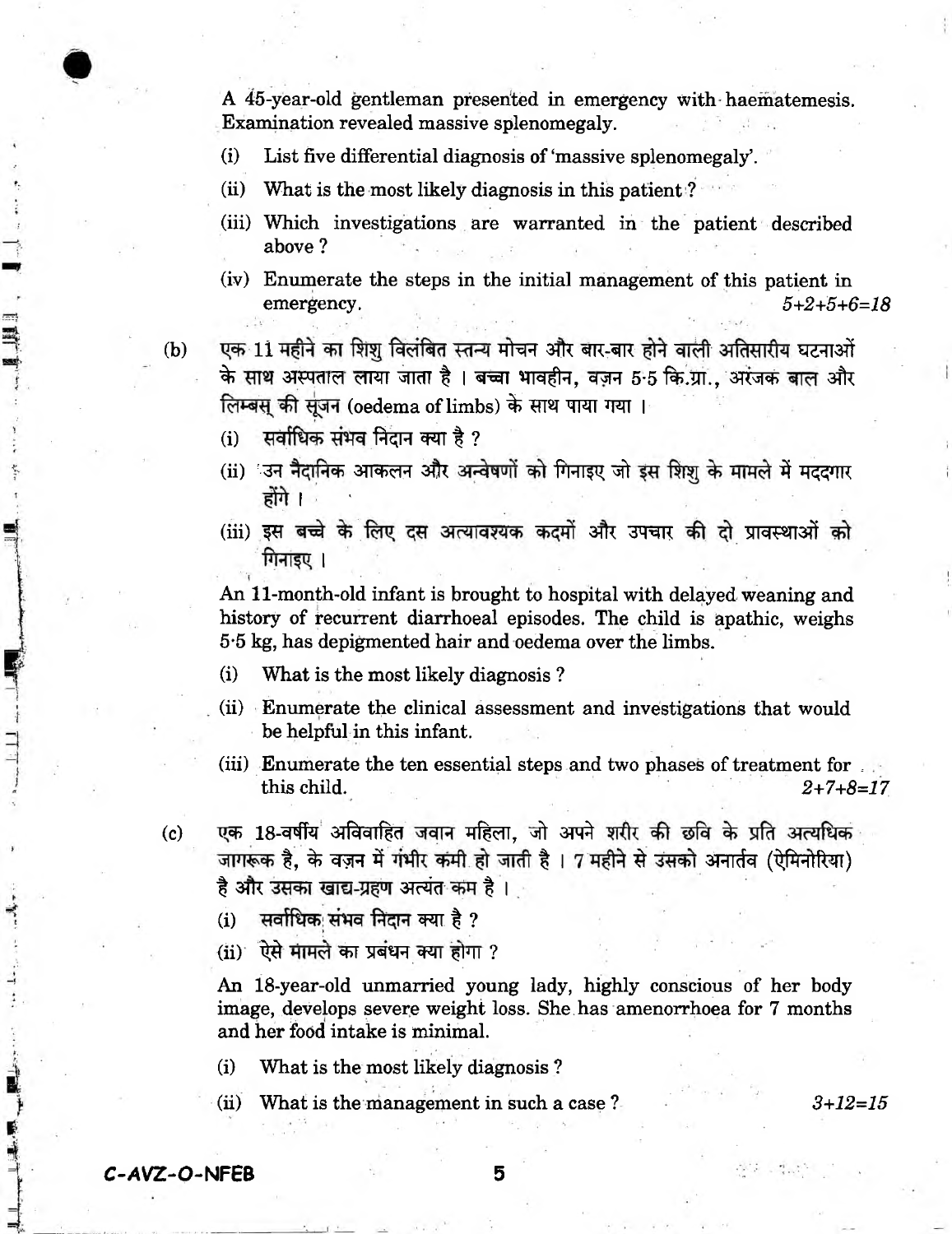Q4.  $(a)$ 

 $(b)$ 

 $(c)$ 

एक 23-वर्षीय युवक 2 दिनों से बार-बार होने वाले झटकों (सीज़र) के साथ चिकित्सीय आपात्कालं विभाग में उपस्थित होता है।

(i) रोगलक्षण (नैदानिक) इतिहास और परीक्षण के उन बिंदुओं को गिनाइए जो निदान के लिए प्रासंगिक हैं।

- (ii) निदान पर पहँचने के लिए कौन-से अन्वेषण (जाँच) अनिवार्य हैं ?
- (iii) आपात स्थिति में इस रोगी के प्रबंधन में आवश्यक कदमों की सूची बनाइए ।
- (iv) ऐसे तीन सामान्य रोगों के नाम बताइए जो पुनरावर्ती सीज़रों के साथ प्रकट होते हैं ।
- A 23-year-old young man presents to medical emergency with recurrent seizures for 2 days.
- (i) Enumerate the points in clinical history and examination that are relevant to the diagnosis.
- (ii) Which investigations are warranted to arrive at the diagnosis?
- (iii) List the steps in the management of this patient in emergency.
- (iv) Name three common diseases that can manifest with recurrent  $4+4+6+3=17$ seizures.
- "विश्व भर में, सभी नवजात मृत्यूओं का लगभग एक-चौथाई जन्म के समय के श्वासावरोध के कारण होता है ।" नवजात मर्त्यता को कम करने के लिए, प्रभावी पुनरुज्जीवन हेतु, संसाधन-सीमित पृष्ठभूमि में, क्या दिशा-निर्देश और हस्तक्षेप हैं ?

"Globally, about a quarter of all neonatal deaths are caused by birth are the guidelines asphyxia." What and interventions in resource-limited settings for effective resuscitation to reduce neonatal mortality?

- एक पूर्णगर्भावधि नवजात, जो आर.एच. नकारात्मक (निगेटिव) माता के पैदा हुआ है, 22 घंटे की जीवन-अवधि पर पीलिया, ज्वर और आक्षेप के एक वृत्त के साथ लाया जाता है ।
- सर्वाधिक संभव निदान क्या है और उसका आधार क्या है ?  $(i)$
- (ii) महत्त्वपूर्ण अन्वेषणों और प्रबंधन के सिद्धांतों को गिनाइए।
- (iii) इस रोग के चार महत्त्वपूर्ण दीर्घावधि उपद्रवों की सूची बनाइए ।
- (iv) निरोधक उपायों का उल्लेख कीजिए।

A term neonate born to Rh negative mother is brought at 22 hours of life with jaundice, fever and one episode of convulsion.

- $\bf (i)$ What is the most likely diagnosis and its basis?
- (ii) Enumerate the key investigations and principles of management.
- (iii) List four important long-term complications of this disease.
- (iv) Mention the preventive measures.

 $3+7+4+4=18$ 

15

C-AVZ-O-NFEB

6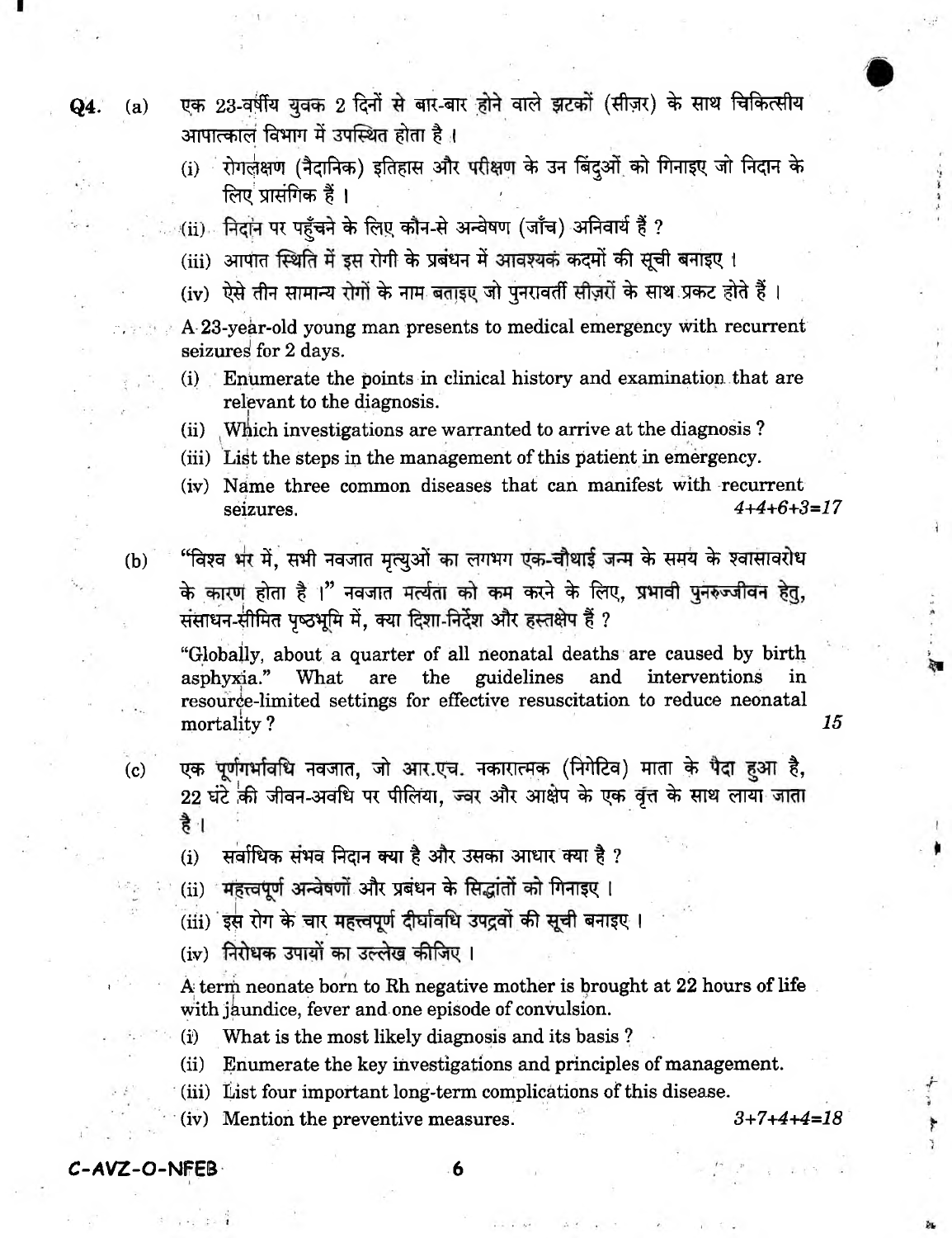## ਸਥਾਰ R **SECTION B**

Q5.

जिह्वा व्रण (अल्सर) के कारणों की सूची बनाइए ।  $(a)$  $(i)$ 

- उन प्रवर्तनपूर्व कारकों का कथन कीजिए, जिनसे जिह्वा कार्सिनोमा पैदा हो सकता है।  $(ii)$
- (iii) जिह्वा के कार्सिनोमा में, उपचार की पसंदीदा विधि क्या है ?
- List the causes of tongue ulcer.  $(i)$
- (ii) State the predisposing factors which may lead to the development of tongue carcinoma.
- (iii) What is the preferred modality of treatment in carcinoma of the tongue?  $2+4+4=10$
- एक 55-वर्षीय पुरुष तीव्र मुत्रीय अवधारण के साथ उपस्थित होता है।  $(b)$ 
	- विभेदक निदानों की सूची बनाइए ।  $(i)$
	- (ii) उसकी दशा से उसको उन्मुक्त करने के लिए आप क्या कदम उठाएँगे ?

(iii) निदान पर पहुँचने के लिए आप इस रोगी की किस प्रकार जाँच करेंगे ?

A 55-year-old male presents with acute urinary retention.

List the differential diagnosis.  $(i)$ 

- What steps would you take to relieve him of his condition?  $(ii)$
- (iii) How would you investigate this patient to reach at the diagnosis?  $2+4+4=10$
- $(c)$
- गर्भाधान-पूर्व और प्रसवपूर्व नैदानिक परीक्षण (पी.सी.पी.एन.डी.टी.) अधिनियम का  $(i)$ क्या उद्देश्य है ?
- उन फ़ार्मों को गिनाइए जिनको देखभाल कर रहे डॉक्टरों के लिए प्रसवपूर्व अल्ट्रासाउंड  $(ii)$ करते समय भरना आवश्यक है।
- (iii) यदि कोई मेडिकल डॉक्टर पी.सी.पी.एन.डी.टी. अधिनियम का उल्लंघन करता हुआ पाया जाता है, तो अधिनियम के अधीन निर्धारित दंड के लिए विधिक उपबंध क्या है ?
- What is the objective of Pre Conception Pre Natal Diagnostic  $(i)$ Techniques (PCPNDT) Act?
- $(ii)$ Enumerate the forms that must be filled by the attending doctors while carrying out a pre-natal ultrasound.
- (iii) If a medical doctor is found to be violating the PCPNDT Act, what  $\rightarrow$ is the legal provision for punishment prescribed under the Act? 3+4+3=10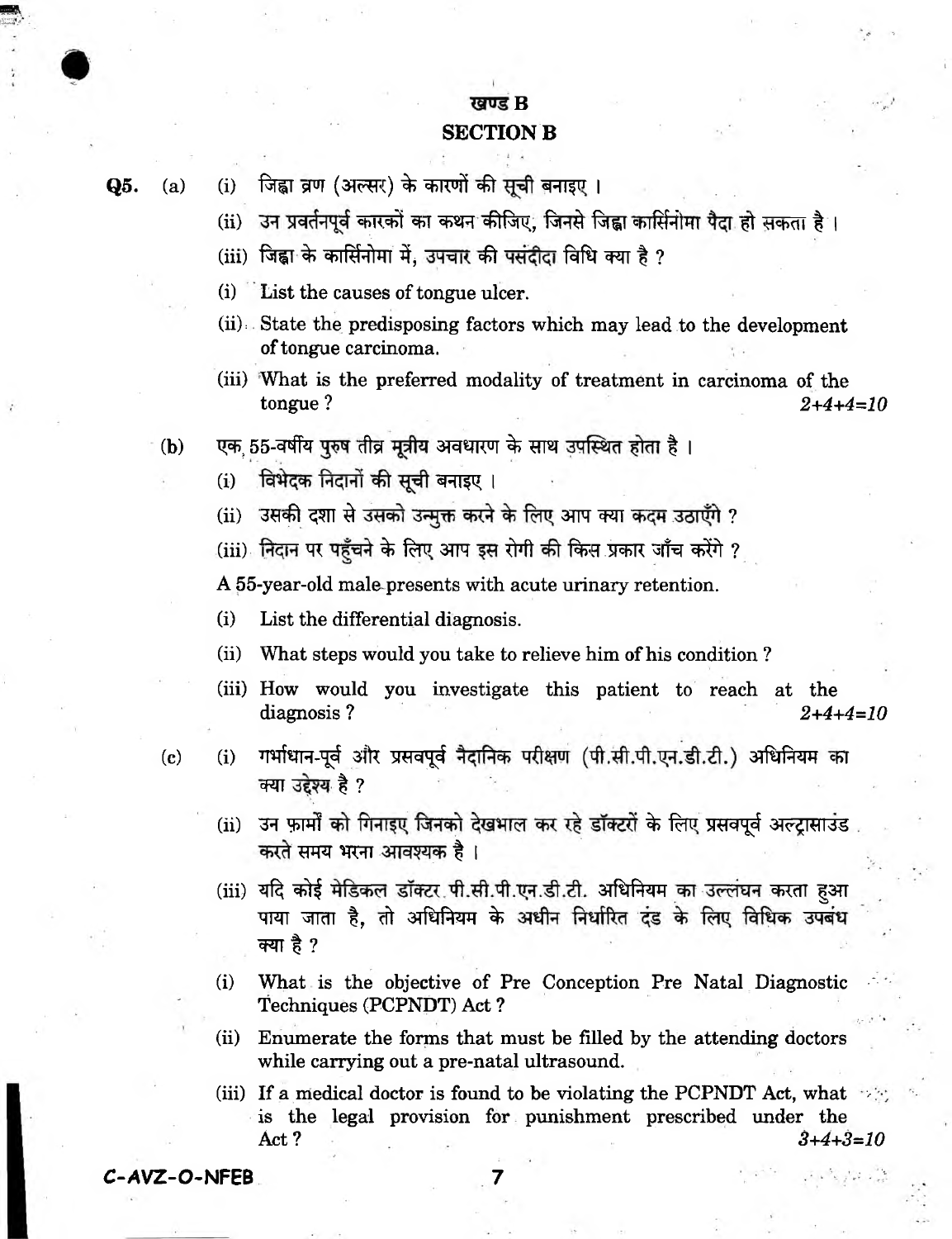- पैप' स्मीयर क्या है ? **(d) (i)**
	- (ii) इसकी कार्यविधि का संक्षेप में उल्लेख कीजिए।
	- $(iii)$  आप परीक्षण नतीजों का किस प्रकार अर्थ निकॉलते हैं ?
	- **(i) What is PAP smear ?**
	- **(ii) Briefly state its procedure.**
	- **(iii) How do you interpret the test results ?** *3+3+4=10*

- (e) (i) नैदानिक परीक्षण की संवेदनशीलता और विशिष्टता की परिभाषा दीजिए।
	- (ii) मलेरिया में द्रत-नैदानिक-परीक्षण (आर.डी.टी.) की भूमिका पर संक्षेप में चर्चा कीजिए और स्लाइड परीक्षण से उसकी तुलना कीजिए ।
	- **(i) Define the sensitivity and specificity of a diagnostic test.**
	- **(ii) Briefly discuss the role of Rapid Diagnostic Test (RDT) in malaria comparing it with the slide test.** *4+6=10*
- **Q6.** (a) (i) असामान्य गर्भाशय रक्तस्राव के साथ उपस्थित 50-वर्षीय महिला का आप किस प्रकार **मुल्यांकन करेंगे, इसका एक प्रवाह चार्ट बनाइए**।
	- (ii) रजोनिवृत्ति अस्थि-खनिज-घनत्व को किस प्रकार प्रभावित करती है ?
	- (iii) अस्थिसुषिरता (ऑस्टिओपोरोसिस) से बचने के लिए पैरि-मीनोपॉज़ल महिला क्या-क्या ,उपाय कर सकती है ? सूचीकृत कीजिए **।**
	- (i) Draw a flow chart on how you would evaluate a 50-year-old lady **1 presenting with abnormal uterine bleeding.**
	- (ii) How does menopause influence the bone mineral density?
	- **(iii) What measures can be taken by a peri-menopausal woman to safeguard against osteoporosis ? List them.** *10+5+5=20*
	- (b) . (i) रक्तमेह (हेमाच्यूरिया) के कारणों की सूची बनाइए ।
		- (ii) प्रोस्टेट के कार्सिनोमा के प्रबंधन पर संक्षेप में चर्चा कीजिए ।
		- **(i) ' List the causes of haematuria.**
		- **(ii) Briefly discuss the management of carcinoma of the prostate.** *5+10=15*

**(c) 3 tj# £ cT ^fr, Rig, ^rsrra, affc %?rR % 3T«ftr w rl^ f** उद्देश्यों और लक्ष्यों पर संक्षेप में चर्चा कीजिए ।

**Briefly discuss the proposed goals and targets under the Integrated Reproductive, Maternal, Newborn, Child and Adolescent Health in India.** *15*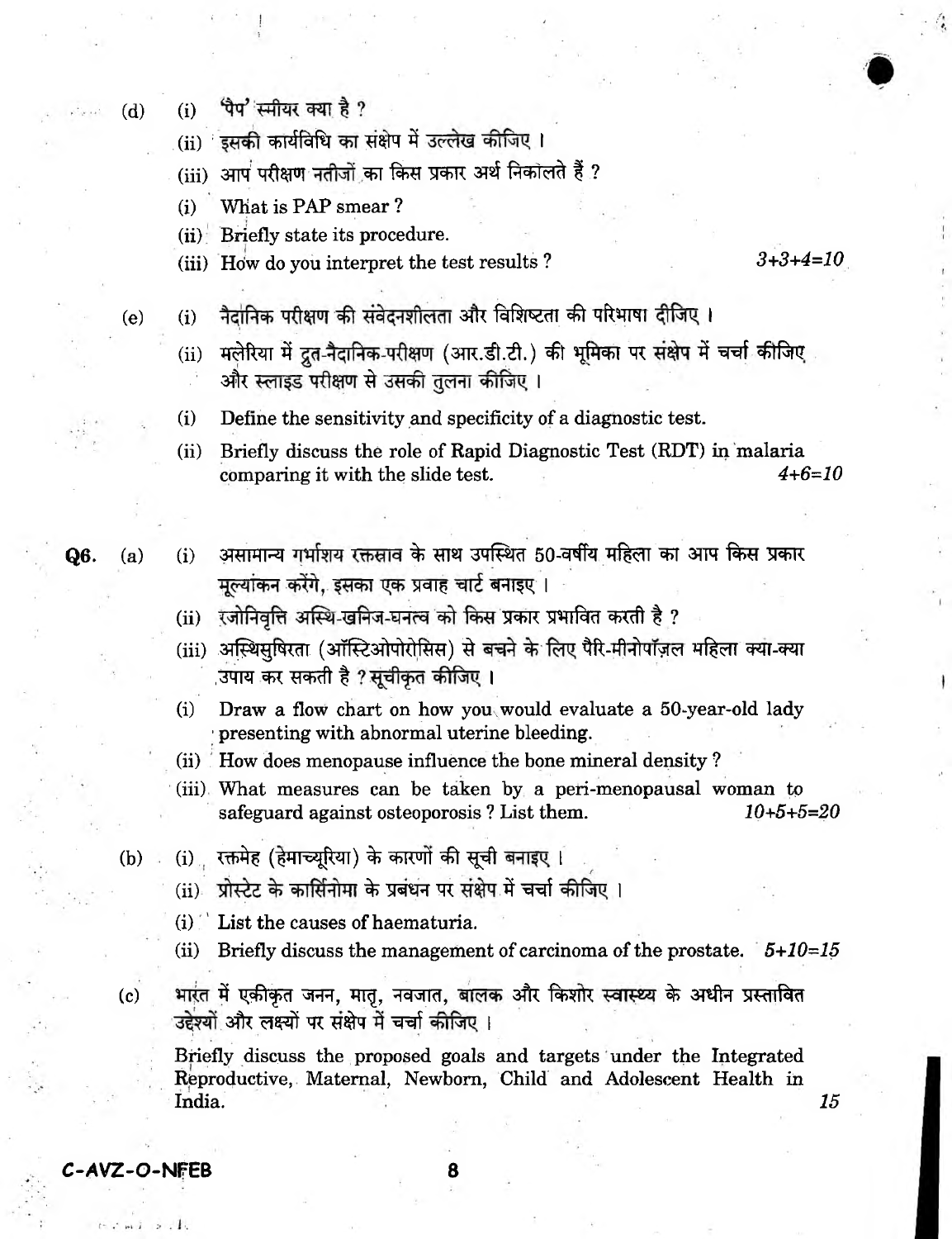۸í

- .<br>Q7. (a) (i) उदरीय-यक्ष्मा (टी.बी.) के प्रमुख रोगलाक्षणिक (नैदानिक) अभिलक्षण क्या हैं ?
	- (ii) आप उस रोगी की जाँच किस प्रकार करेंगे जिसका उदरीय-यक्ष्मा के रोगी होने का **अनुमान है** ?
	- (iii) उदरीय-यक्ष्मा के रोगी के प्रबंधन में शल्य चिकित्सा की भूमिका पर संक्षेप में चर्चा कीजिए ।
	- (i) What are the key clinical features of abdominal tuberculosis ?
	- (ii) How would you investigate a patient suspected to be a case of abdominal tuberculosis ?
	- (iii) Briefly discuss the role of surgery in the management of a patient with abdominal tuberculosis. *5+7+8=20*
	- (b)  $(i)$  'वेक्टर-वाहित रोग" क्या हैं ?
		- (ii) किन्ही पाँच वेक्टर-वाहित रोगों की ऐसी सूची बनाइए जिसमें प्रत्येक में वेक्टर का विशेष रूप से उल्लेख किया गया हो ।
		- (iii) "अंतर्राष्ट्रीय यात्रा स्वास्थ्य विनियमावली" का विशेष रूप से उल्लेख कीजिए जिसको वेक्टर-वाहित रोगों के प्रसार को रोकने के लिए व्युत्पन्न किया गया है।
		- (i) What are "vector-borne diseases" ?
		- (ii) List any five vector-borne diseases specifying the vector in each.
		- (iii) Specify the "International Travel Health Regulations" that have been derived to check the spread of vector-borne diseases. *5+5+5=15*

(c) (i) sract eft stto w | ?

- (ii) जिस रोगी के मामले में पूर्व में सीज़ेरियन सैक्शन किया गया हो, उस रोगी में आप <u>प्रसव की जाँच का प्रबंधन किस प्रकार करेंगे ?</u>
- (i) What is trial of labour ?
- (ii) How would you manage a trial of labour in a patient who has had a Caesarean Section previously ? *5+10=15*
- $Q8.$  (a) एक 7-वर्षीय लड़की को पाँच मिनट पहले कुत्ता-काटने के इतिहास के साथ लाया जाता है। उसके हाथ पर खरोंचे हैं, लेकिन रक्तस्राव नहीं है।
	- $(i)$  यह क्षति काटने की किस श्रेणी में आएगी ?
	- (ii) इस बच्चे को दिए जाने वाले आवश्यक प्राथमिक उपचार-उपाय क्या हैं ?
	- (iii) इस बच्चे में रेबीज़ का निरोध करने के लिए आप कौन-कौन से रोगनिरोधी कदम **33ाएँगे ?**